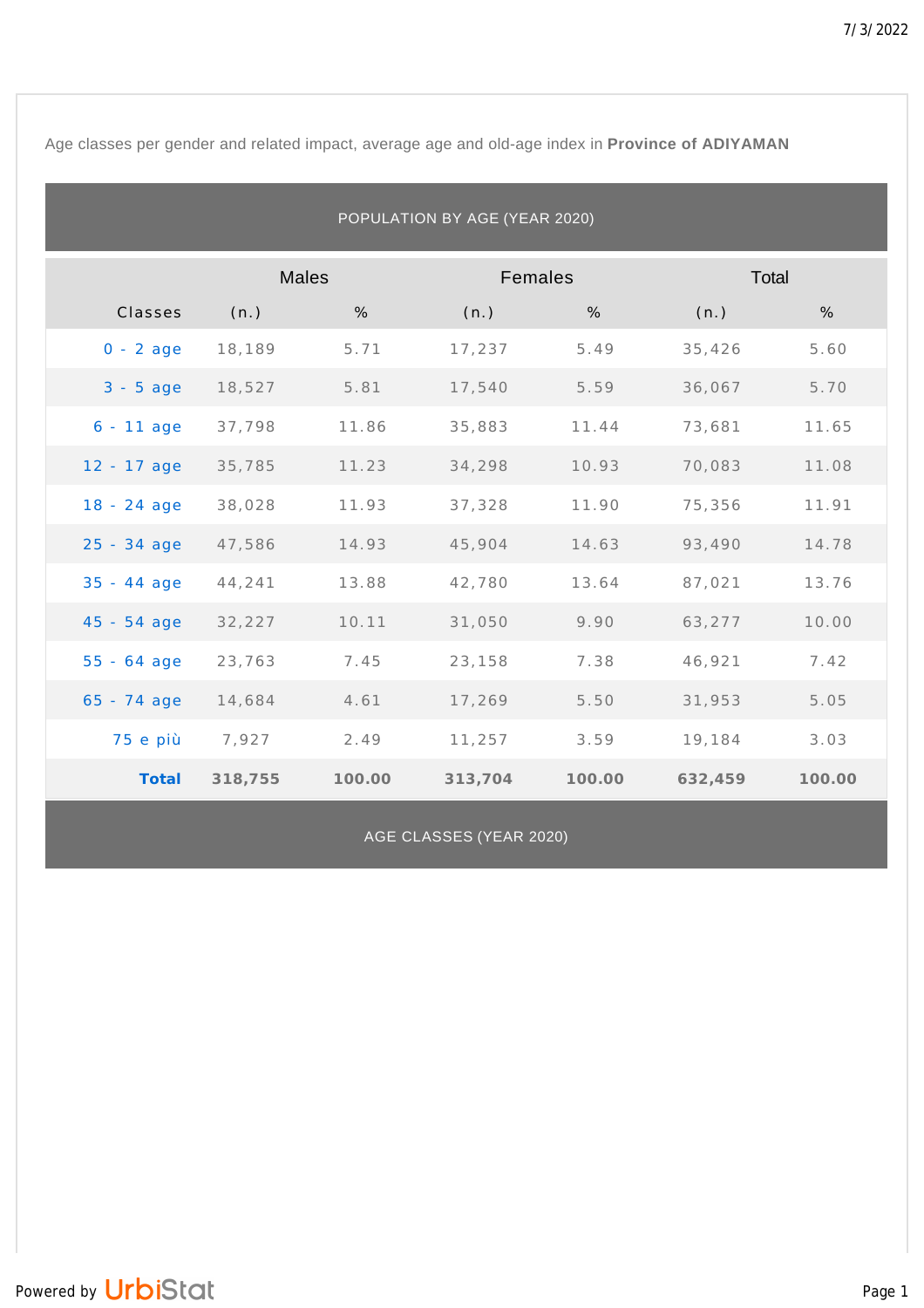

## AVERAGE AGE AND OLD-AGE INDEX (YEAR 2020)

|                              | Males                    | Females                  | Total |
|------------------------------|--------------------------|--------------------------|-------|
| Average age (Years)          | 30.35                    | 31.48                    | 30.91 |
| Old-age index <sup>[1]</sup> | $\overline{\phantom{a}}$ | $\overline{\phantom{a}}$ | 28.25 |



**^** Old-age index = (Inhabitants > 65 years old / Inhabitants 0-14 years old) \* 100

**NOTE** Age Classes: Fonte TURKSTAT

## Powered by UrbiStat and Page 2